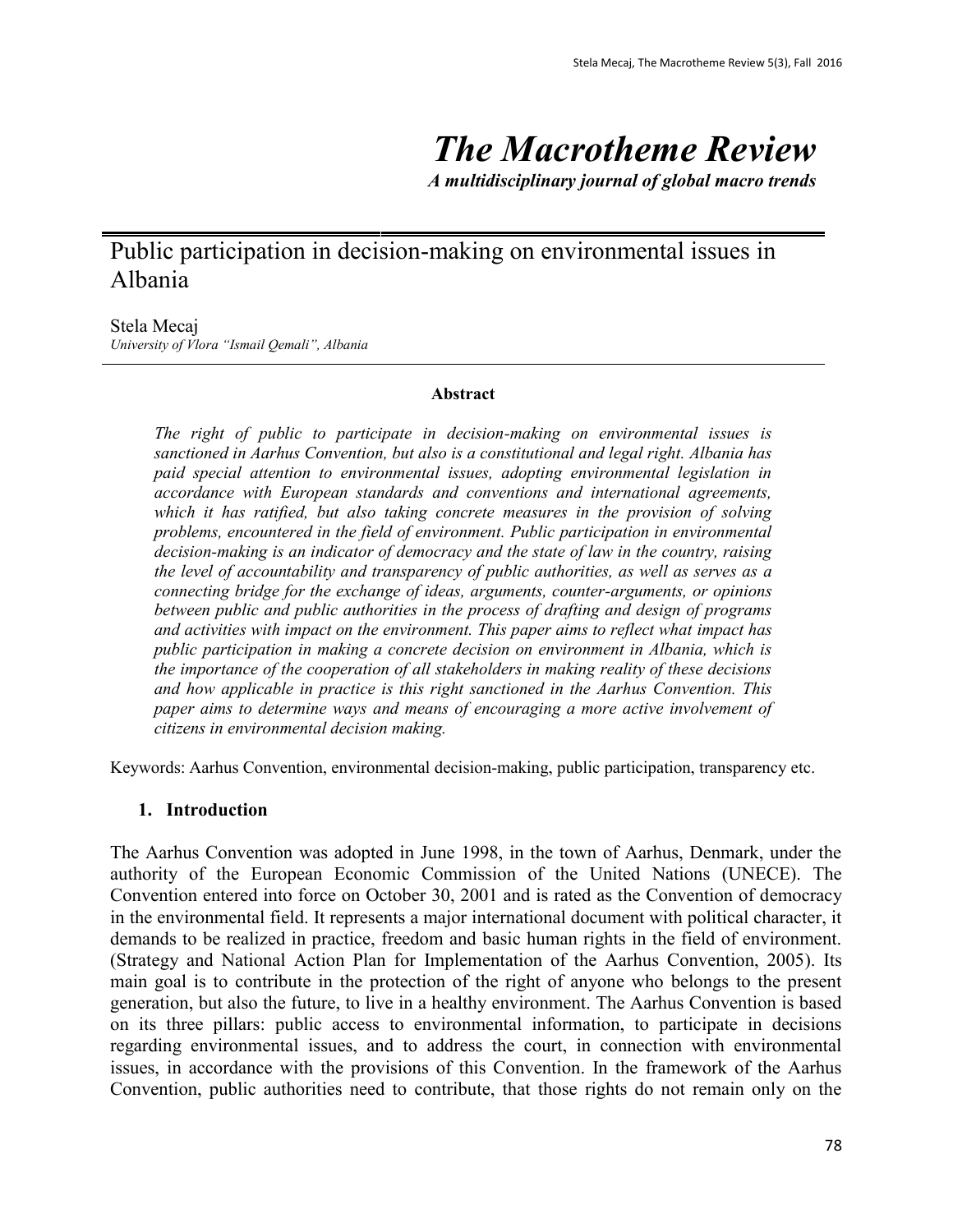theoretical level, but be effectively implemented in practice. (Handbook for Municipal Environmental Officials, 2006).

Besides the different countries, in the ranks of the Parties to this Convention is ranked the European Union, which has realized the change of its legislation in line with the Aarhus Convention through Directives 2003/4/EC, 2003/35/EC, 2001/42/EC and 2000/60/EC of the European Parliament. (Directive 2003/4/EC of the European Parliament and of the Council of 28 January 2003, Directive 2003/35 /EC of the European Parliament and of the Council of 26 May 2003, Directive 2000/60/EC of the European Parliament and the Council, <http://ec.europa.eu/environment/> aarhus/legislation.htm).

While, the Albanian Parliament ratified the Aarhus Convention in October 2000. According to the Albanian legislation, any international conventions to which our country is a party after the signing, is ratified by parliament and then begins the process of reflecting legal obligations in domestic law. As a result of this procedure, the integration of the requirements of the Aarhus Convention is made by the Ministry of Environment (now the Ministry of Environment, Forestry and Water Management) as the main direction of the work to complete the legal framework and aligning with EU legislation. (Guide to Local Government Structures, 2006).

#### **2. National and international legal framework in relation to the right of the public to participate in decision making on environmental issues**

A large number of international acts that have interwoven environmental issues of democracy and human rights have addressed the issue of public participation in decision making processes. International Pact on Civil and Political Rights of the United Nations, in Article 19/2 guarantees everyone the right to seek, receive and dissemination of ideas and information of any kind. (Handbook for Municipal Environmental Officials, 2006). European Convention on Human Rights (1950) states that every person has the right of expression. "This right includes freedom of opinion and freedom to receive or impart information or ideas without interference by public authority and regardless of state borders". In terms of international acts of environmental nature an important role has the Rio Declaration on Environment and Development (1992), which in Article 10 stipulates the need for citizen participation in addressing environmental issues. According to it, every citizen must have adequate access to environmental information held by public authorities and the opportunity to participate in decision-making processes. "States shall facilitate and encourage public awareness and public participation by making environmental information widely accessible" specifies Convention. (Handbook for Municipal Environmental Officials, 2006).

Aarhus Convention (The Aarhus Convention was adopted in 1998 and entered into force in 2001), also the Espoo Convention (Espoo Convention was adopted in 1991 and entered into force in 1997) and the Protocol on Strategic Environmental Assessment (SEA) (The SEA Protocol was adopted in Kiev in 2003) establish the right of the public to participate in decision-making on environmental issues. From the perspective of European Law noteworthy Directive 2003/4/EC of the European Parliament and the European Council on public access to environmental information (which revoked Council Directive 90/313/EEC) which sets out a series legal guarantees for European Union Member States with respect to access and adequate exercise of the right to environmental information.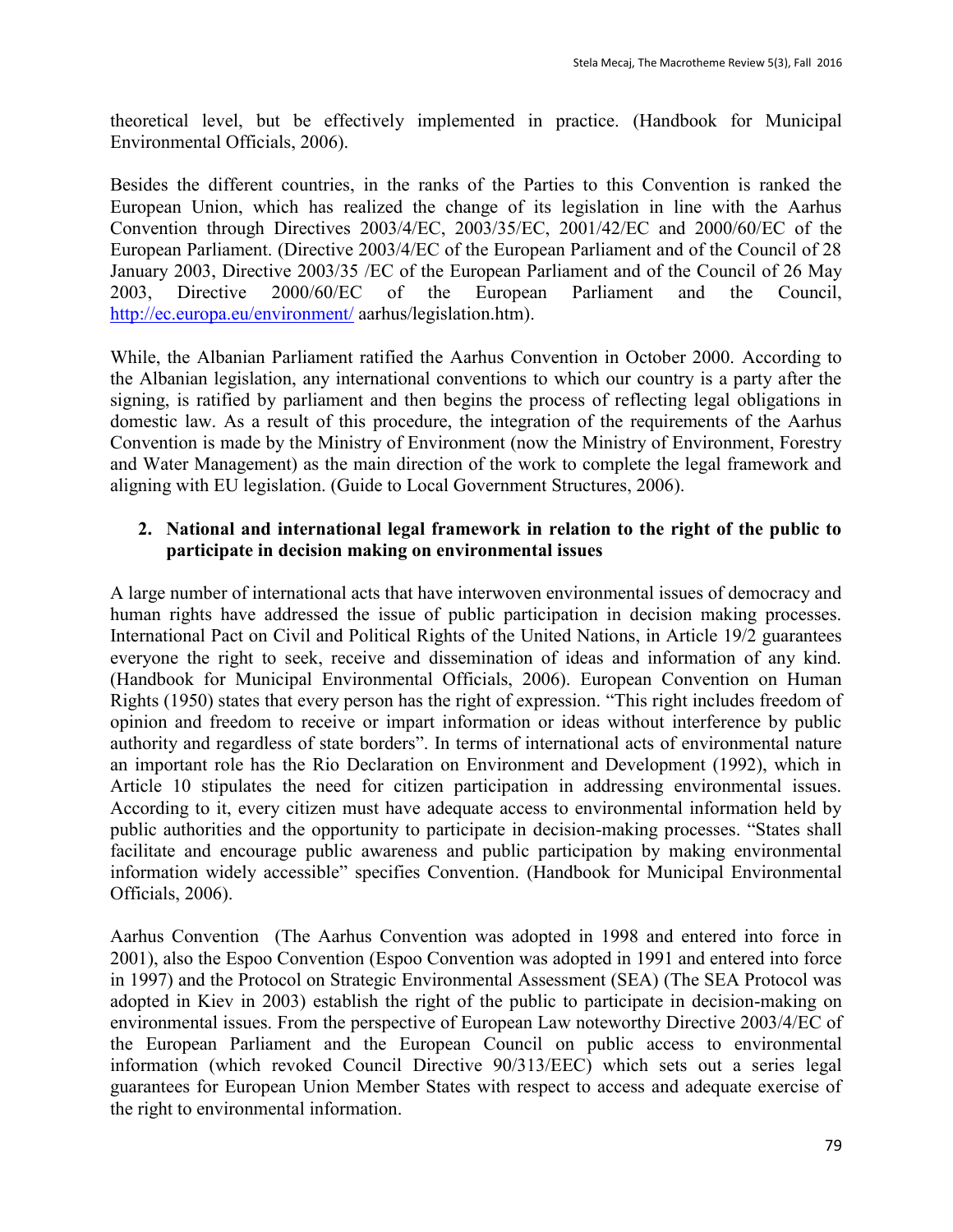Albania signed the Stabilization and Association Agreement (February 18, 2006) in the framework of which has taken many administrative, legal reforms and important developments took place in the adoption of environmental legal package and decisions concerning the environment. (Guide for Civil Society Organizations, 2014). Public participation in environmental issues in Albania is determined by a legislative package, which is of particular importance in environmental democracy in the country. Mainly include:

• Law no. 8672, dated 26.10.2000 for ratification of "The Aarhus Convention on public access to information, to participate in decision making and access to justice in environmental matters".

• Law Nr.10431, dated 09.6.2011 "On Environmental Protection", which in its Article 13 establishes the principle of access to information and public participation, extending his point 2 procedures (drafting and adoption strategies, plans and programs for environmental protection, environmental permits, etc.) in which the parties concerned have a real opportunity to participate.

• The Council of Ministers No.994, dated 02.07.2008 "On attracting public opinion in environmental decision making".

• Law on ratification of the Espoo Convention and Law no. 9700 (OJ 42/2007) "On protection of transboundary environmental impacts gives the public the opportunity in international decision making".

## **3. The concept of public participation in environmental decision making**

Public participation can be seen as a process in which expectations, thoughts, opinions and concerns of the public are taken into account in decision making, so is a process of communication, that serves decision-making better. In this way, the public displayed an active role, which is regarded as part of the authority, which takes decisions. (Center for Change and Conflict Management, 2013). This right provided in the Aarhus Convention is quite complex and was identified as an important aspect of implementation activities. Public participation in decision-making is an indicator of democracy that exists in the country and serves as a tool to help the decision making process. Until now attention is focused on legal and institutional aspects, they have been made appropriate adjustments in environmental legislation and other organic laws differently, defining the responsible authorities, as well as activities in which public participation is required. While, its practical applications leave much to be desired. Even in cases that could have attended public or NGOs, noted that they have little practical validity. In these situations should be taken measures to find solutions to make adjustment. (Strategy and National Action Plan for Implementation of the Aarhus Convention, 2005).

## **4. The importance of public participation in environmental decision making**

-Public participation in making decisions is vital. It brings benefits in making an individual decision and also for democracy more generally. It uses the knowledge, skills and enthusiasm of the public to help make the decision and recognises that the public have a significant role to play. (Good Practice Handbook, 2000).

-Public participation increases the efficiency of resources used by local authorities. (CRCA, 2012). Participation allows a continuous process of communication between stakeholders and communities, allowing decision makers to be coherent and to recognize the needs and priorities of local communities.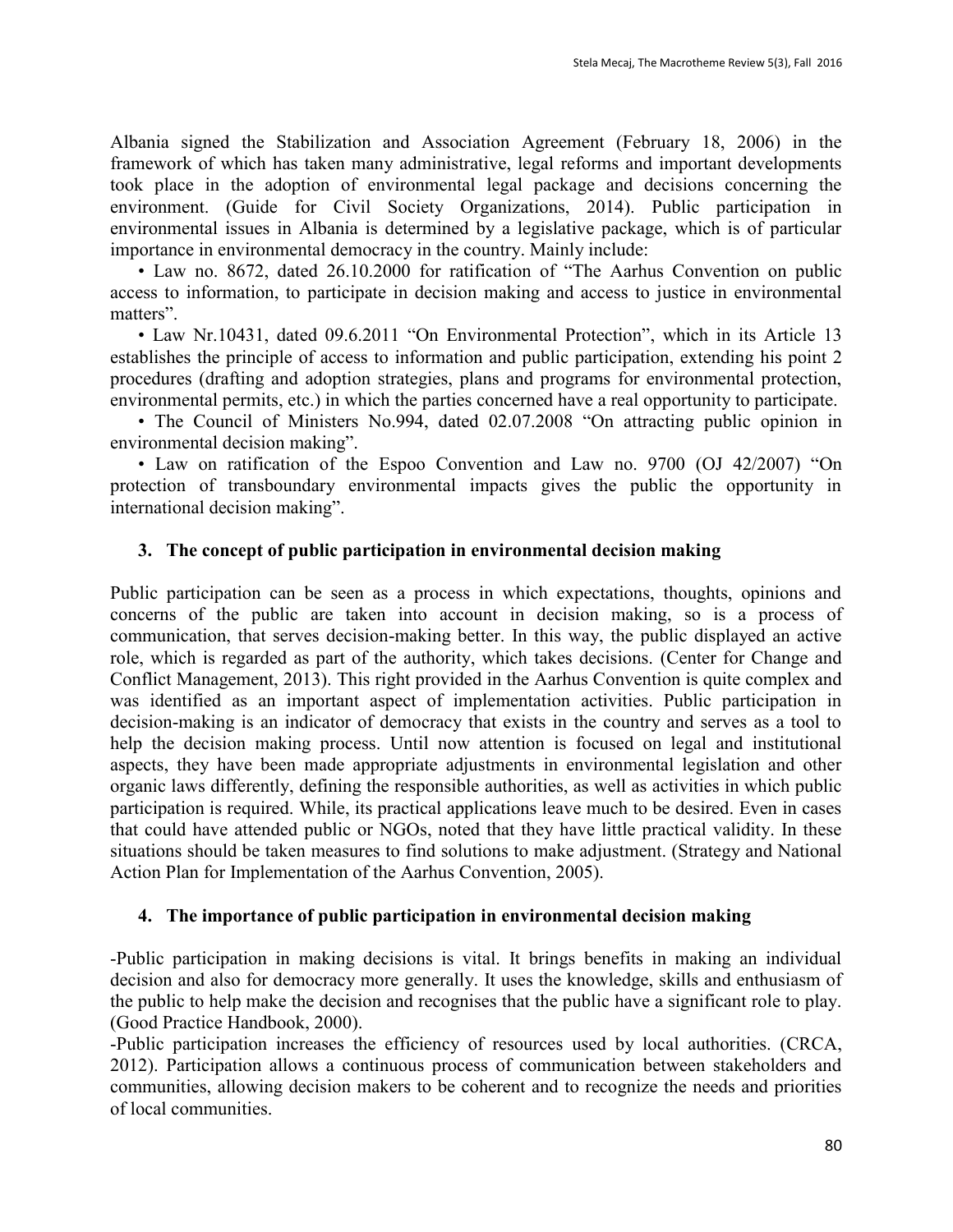- Public participation, serves as a tool to fight the corruption. (CRCA, 2012). Participation takes place through the streets to promote communication between the community and local authorities. An important element of this communication is the mutual information between the community (needs and expectations of it) and local authorities (on the resources that are available, opportunities to meet the needs of the community, as well as the activity that develops). Continuous information significantly reduces the chances of corruption, while the low level of corruption brings full use of local resources in favor of the community, meaning effectively in governance.

- It is also a moral duty. Public authorities work for the public. To do so in a way that the public want and to ensure that they know what the public needs, they must involve the public when they make decisions. (Good Practice Handbook, 2000).

-Public participation generates new ideas for development. (Good Practice Handbook, 2000). Communication arising between the community and stakeholders or authorities also enables the generation of new ideas that come from members of the community, which implemented properly improve the quality of community life.

- Public participation can lead to better decisions. That is, decisions that better meet the needs of more people, decisions that last longer and decisions that have more validity. Involving more people in the process uses a wider range of experiences. It brings in more points of view and uses knowledge about local conditions that might not be widely known. (Good Practice Handbook, 2000).

-Public participation does not guarantee that everyone will be happy with a decision since different groups of people will have different priorities and concerns. But involving the public at an early stage in the decision-making process, and finding ways for their views to be heard and taken into account, helps to build consensus. (Good Practice Handbook, 2000).

-In addition, by being involved in the process, the public is exposed to the whole range of factors which may influence a decision. Even if people do not agree with the final decision, they are more likely to understand why it was made.

-In the longer term, public participation can improve democracy. People can feel more part of a community and authorities can make better relationships with these communities which continue after the decision has been taken. (Good Practice Handbook, 2000).

## **5. Methods of public participation in decision making on environmental issues**

The public participation process uses a number of methods to involve the public in decisionmaking levels:

-Raising the awareness of the public, which is realized through information, press releases, use of media, information centers, awareness campaigns, work with the public directly etc. All these can be used to raise public interest in the issue for which seek their involvement. (Guide to Local Government Structures, 2006).

-Education of public, providing objective and balance information to the public and thus helping of the case under consideration and alternatives for addressing it. Public meetings may be one of the ways to achieve public education. Taking opinions from the public can be accomplished through research, focus groups and public meetings. (Guide to Local Government Structures, 2006).

-The public partnership is the most active degree of public participation. In this case the responsibility for decision-making is in the hands of the public. (Guide to Local Government Structures, 2006).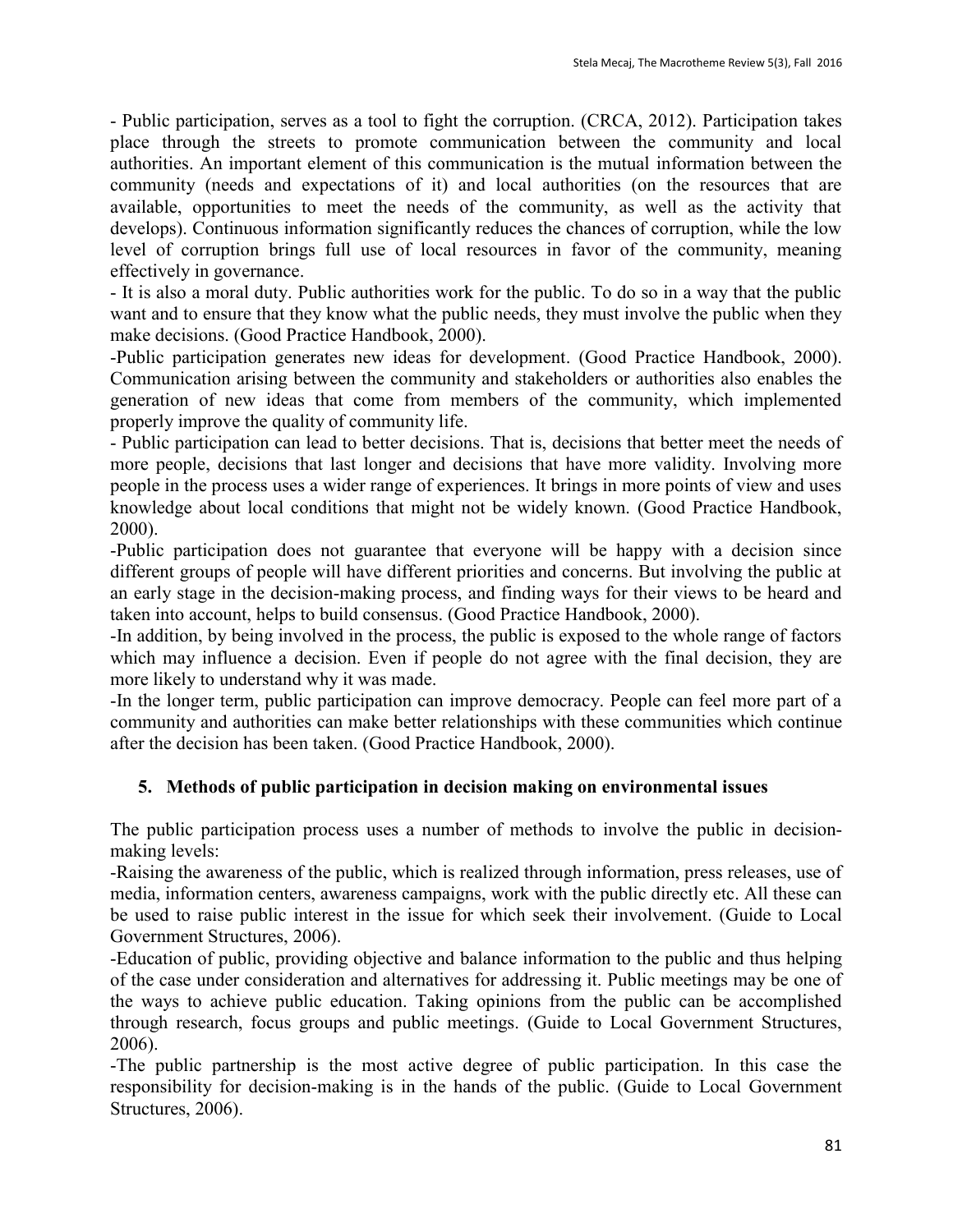-Consultation on the process of making decisions that directly affect the community. (CRCA, 2012).

-The cooperation to be a public partner in every aspect of the decision including the development of alternatives and identification of preferred solutions. Cooperation is particularly effective in the process of implementing decisions that affect the community directly.

The above ways serve to enable public participation in environmental decision-making, among which we highlight the active and passive participation of the public. However, the decision makers tend to exclude public participation in decision making, in order to make their own decisions without public participation, to avoid dragging the processes and their complications. Implementation of this right is realized as provided by law. In terms of the lack of public participation in decision making, reasoning that often overlooked even as it is difficult, to not be influenced in the decision making process. (Kostic-Mandic, 2003).

#### **6. Environmental issues related to the right of public participation in environmental decision-making in Albania**

Below are some practical cases treated in Albania, which show respect or not of the public's right to participate in decision making on environmental issues, of which touched directly. For example, the project of Street of Elbasan, is a case in 2012-2013, indicating a violation of Albanian environmental legislation and the Aarhus Convention, namely the violation of the right of the public to be informed and to participate in environmental decision-making. [\(http://www.eden-al.org/index.php/al/public-participation-2/pjesemarrja-publike-ne-vendimarjen](http://www.eden-al.org/index.php/al/public-participation-2/pjesemarrja-publike-ne-vendimarjen-mjedisore)[mjedisore\)](http://www.eden-al.org/index.php/al/public-participation-2/pjesemarrja-publike-ne-vendimarjen-mjedisore).

## **Big Ring of Tirana Case**

The first project of Big Ring of Tirana dates back to 2009. The project began breaking procedures of Albanian environmental legislation and the provisions of the Aarhus Convention. Immediately after this action civil society and environmental organizations reacted calling on relevant state institutions to implement the law. Ministry of Environment, Forestry and Water Management terminated the proceedings on July 2011 on the grounds that the project has not an environmental permit. It was noted in this case the fact that citizens, interest groups and environmental organizations were informed of their right to express their opinion and to participate in decision-making. Also, very important role played the cooperation of civil society on environmental protection and the pressure created in government institutions to assume their accountabilities and to enforce the law.

## **Porto Romano Case**

In this case, the civil society opposed completely the project, because of some reasons: the project would increased air pollution, land on which will rise plant was inadequate, were not respecting the rules of public participation in decision making through consultation, giving opinion etc. Also, it was observed deficiencies in the Environmental Impact Assessment of the project, and was not taken into account the fact that Porto Palermo is considered as an area with natural and cultural heritage. Given these arguments, civil society asked not to finance the project. Coal plant of Porto Romano was not built, and this is considered as a successful case where civil society exercised its right to be heard.